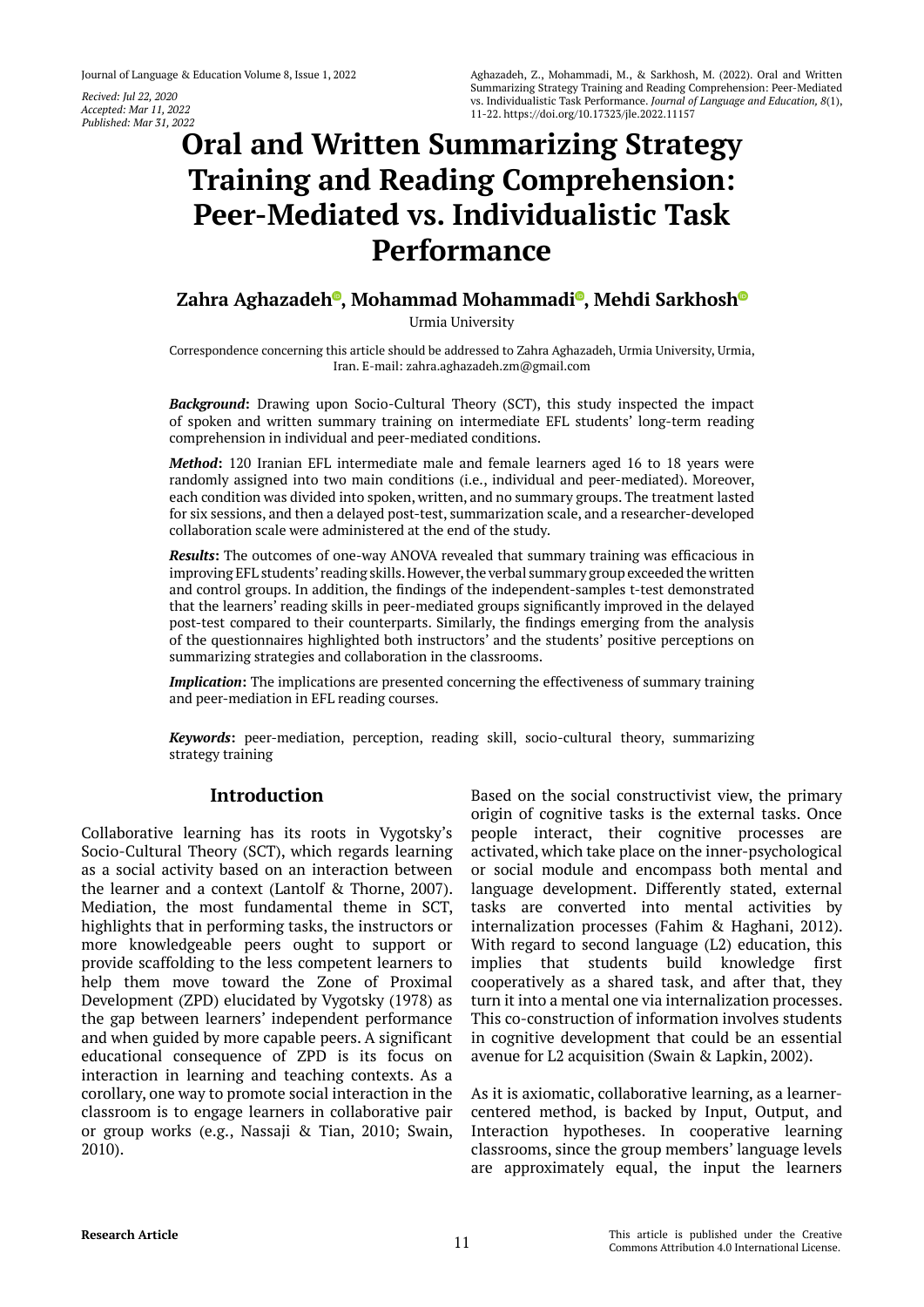receive from each other is comprehensible, learners' output is increased due to decreased teacher talk. Consequently, negotiation and interactional adjustments augment meaningful interaction among learners, contributing to linguistic and cognitive developments (Jacobs & Renandya, 2019). Another most outstanding theory to which cooperative learning clings is Social Interdependence Theory, which affirms that learners should be accountable for their and others' learning, and gradually proceed from other-regulation to self-regulation (i.e., autonomous learning), which is the most cherished conviction in collaborative learning (Veldman et al., 2020).

Research on language learning strategies has recently gained popularity (e.g., Chamot & Harris, 2019; Oxford & Amerstorfer, 2018; Thomas & Rose, 2019; Zhang et al., 2019). Thereby, using strategies is one of the prominent parts of reading instruction, leading to better comprehension (Oxford, 2017). Anderson (1991) suggested that reading strategies are a learner's various techniques to accomplish effective reading comprehension. Successful readers are equipped with a myriad of strategies and know how to utilize them effectively (Milla & Gutierrez-Mangado, 2019). Summarizing is a strategy that relates reading to speaking or writing; moreover, it is a top-down process that can attract students' attention who enjoy an analytical bottom-up approach (Nuttall, 1996). As Ozdemir (2018) has remarked, summarization indicates the degree of reading comprehension and needs to be incorporated in all reading studies. Moreover, researchers have demonstrated that summarizing is a complicated cognitive skill that nurtures and flourishes in the long run (e.g., Brown & Day, 1983; Johns & Mayes, 1990; Winograd, 1984).

Earlier investigations document that learners can be trained in summarizing (e.g., Cheng & Su, 2012; McDonough et al., 2014; Yasuda, 2015). In the first language (L1) context, Rinehart et al. (1986) explored the influence of summary instruction on 70 learners' L1 reading and studying behaviour. The participants were trained in summarizing and then were requested to respond to comprehension questions. The findings revealed that the instruction improved learners' recall of more critical ideas in the passages and enhanced the study time. Furthermore, Bean and Steenwyk (1984) studied how summary instruction influenced the L1 reading skill of learners. The experimental groups that received training in summarizing in L1 outperformed the control group in the comprehension test. These investigations explored the association between reading skills and summarization in the L1 context. Nevertheless, they neglect to consider the impact of summarization instruction, particularly oral

summarization, on reading comprehension regularly and over time, which is an issue that the present research examines.

It is also worth mentioning that reading remains problematic for most EFL students (Gorusch & Taguchi, 2010; Mehrpour & Rahimi, 2010), particularly Iranian EFL learners (Karbalaei, 2011), due to the predominance of the traditional reading method (Memari Hanjani & Li, 2017). Collaborative learning is not applied, and the educational system is oriented toward competitive and individualistic learning (Memari Hanjani & Li, 2017). Teachers curb learners' active roles in reading and their opportunities to interact with one another (Rocca, 2010; Zou, 2011). Admittedly, teachers' lack of time to encourage learners to write or tell the summaries of the texts and learners' negative attitude toward writing are the principal reasons for this unsatisfactory situation in the Iranian EFL educational settings, which impedes instructors from moving learners toward employing effective strategies to help learners comprehend the texts (Zoghi, Mustafa, & Maasum, 2010). Moreover, Gow and Kember (1990) believe that collaborative learning techniques cannot be applied in Eastern and Asian contexts since the students are assumed to be more passive in these contexts. Hence, more inquiry seems necessary in this realm to obtain more accurate results in non-Western countries. Besides, as van Rijk et al. (2017) declared, while a substantial number of studies have concentrated on sociocultural theory (SCT) in practice, it has not been perspicuously addressed in reading research.

Very few attempts have been made to obtain a comprehensive understanding of the efficacy of summary writing (e.g., Huang, 2014; Marzec-Stawiarska, 2016; McDonough et al., 2014; Mokeddem & Houcine, 2016), and also the effectiveness of collaboration in reading courses (e.g., Duxbury & Tsai, 2010; Fan, 2010; Khan, 2008; Pan & Wu, 2013), and if investigated at all, most have been done in Taiwanese and Thai EFL university contexts. In the Iranian EFL context, some studies (e.g., Khaki, 2014; Khoshsima & Tiyar, 2014; Yousefvand, 2013; Zafarani & Kabgani, 2014) concentrated merely on the efficacy of summary writing on learners' reading comprehension. Nonetheless, the above-mentioned studies did not delve beneath the effects of oral summarizing strategy training; therefore, the number of studies evaluating the benefits of summarizing strategy training in the spoken discourse is meager compared to the research assessing the advantages of summary writing. It is noteworthy to mention that the aforementioned studies have not employed a sociocultural theoretical perspective that underlines the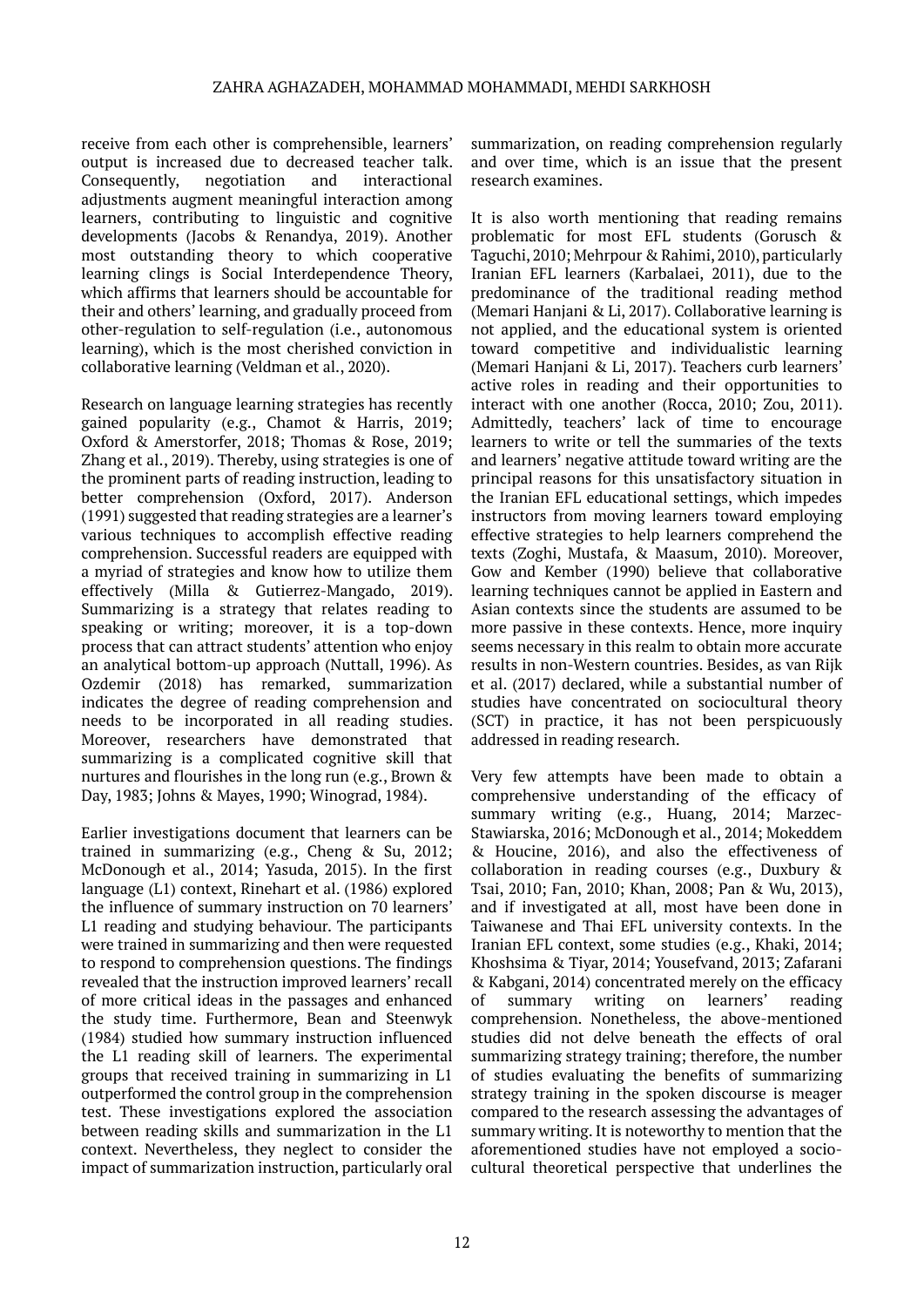prominence of social interactions in learning and development, which is thoroughly pertinent to the ultimate focus of this paper.

Indeed, the current query pinpoints written and spoken summarizing strategy instruction in which peer-mediation is central in the class based on the SCT model of language learning, and to the best of our knowledge, no such exploration has hitherto been carried out to delve beneath this particular issue. Another impetus for conducting this research is that less attention has been paid to uncover what happens in both pair and individual conditions in the Iranian EFL context and delineate its effectiveness on EFL students' reading skills in the long run. Focusing on the long-term influence of collaboration on students' reading comprehension provides another justification for its novelty. To recapitulate, the eminence of the study lies in the fact that no study before has appraised various summarizing strategies (i.e., verbal and written) under different conditions, including individual and collaborative, as well as the views teachers and learners hold toward summarizing strategies and collaboration all in one study. Although learners' and teachers' attitudes toward summarizing strategy and collaboration are regarded as overriding constructs in L2 reading, the fact is that their perceptions have remained relatively unexplored in the Iranian context. To this end, it is desirable to carry out surveys to obtain an in-depth comprehension of (1) what students are expecting of their teachers, (2) what beliefs they hold toward collaboration and summarizing, and (3) their application in EFL classes to account for how they approach L2 reading. Thereupon research into learners' and teachers' beliefs can enrich our understanding of collaboration and summarizing strategies. This is a virgin and pristine territory upon which more studies are needed. Hence, the research questions that guided data collection are as follows:

- 1. Is there a significant difference among patterns of summarizing strategy training regarding their delayed impact on EFL students' reading skills in individual conditions?
- 2. Is there a significant difference among patterns of summarizing strategy training regarding their delayed impact on EFL students' reading skill in collaborative conditions?
- 3. Is there a significant difference between collaborative and individual approaches regarding delayed effects on EFL students' reading skill?
- 4. What are EFL teachers' and students'

perceptions toward summarizing strategies?

5. What are EFL teachers' and students' perceptions toward collaboration?

Correspondingly, the following research hypotheses were formulated:

- HO1: There was no significant difference among patterns of summarizing strategy training (oral, written, and control group) in terms of their delayed effect on intermediate EFL learners' reading comprehension in the individual condition.
- HO2: There was no significant difference among patterns of summarizing strategy training (oral, written, and control group) in terms of their delayed effect on intermediate EFL learners' reading comprehension in collaborative conditions.
- HO3: There was no significant difference between collaborative and individual conditions in terms of delayed effects on intermediate EFL learners' reading comprehension.

### **Method**

#### **Design**

The current examination employed an experimental Pretest-Posttest Design, in which a pretest was conducted to ensure the comparability of the control group and experimental groups before the treatment. Then, the experimental groups received the treatment, and the control group proceeded with the default instruction. Finally, a post-test was administered to measure the extent to which the treatment was effective. Likewise, two questionnaires were used to measure the teachers' and learners' attitudes toward summarizing strategy and collaboration.

#### **Participants**

Through Preliminary English Test (PET), 120 homogenous intermediate EFL male and female learners out of the pool of 150 whose scores fell one standard deviation above and below the mean at Shokouh English Institute (SEI) in Salmas, Iran, were selected. Attendees had at least three years of EFL learning experience, aged between 16-18 years old, and spoke Turkish and Kurdish. They were randomly assigned into two core categories: peer-mediated (N= 60) and individual (N= 60). Moreover, each category was divided into three subcategories receiving different types of summarizing strategy training (i.e., verbal, written, and no summary). In addition to the students, ten teachers with at least six years of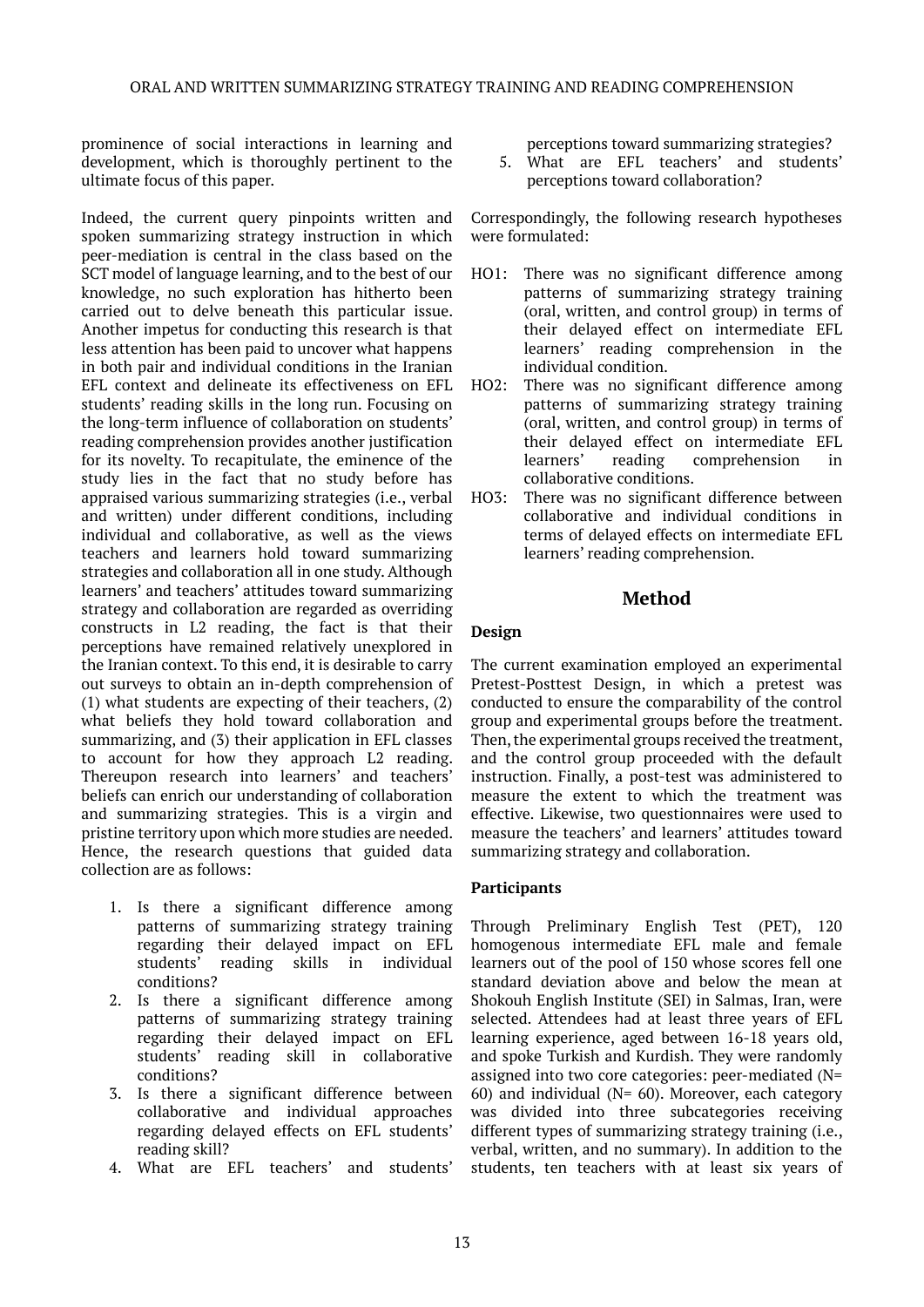experience participated in the study. Threats to internal validity were eliminated since the participants in this examination did not have any experience in summary writing and oral summary since there was no requirement to tell and write summaries in the institute and the secondary school curriculum. In addition, none of the attendees had participated in collaborative learning activities before.

#### **Instruments**

In order to explore whether the utilized scales in data collection were appropriate ones, reliability was needed to be investigated. Thereby, the internal consistency of the instruments was calculated by applying Cronbach's alpha coefficient.

#### *Proficiency Test*

PET was implemented as a proficiency test which included 67 items, that is, listening (25 items), writing (7 items), and reading (35 items). The test enjoyed a good level of reliability ( $\alpha$  = 0.81). The scoring followed a binary criterion, with an incorrect response getting zero and the correct response receiving 1 point. The researchers scored the test.

#### *Pre-test and Delayed Post-test*

The researchers employed First Certificate in English (FCE) reading test to determine the participants' reading ability. The test contained 34 items with four reading tasks, including matching headings to paragraphs, answering multiple-choice items, choosing which sentence fits into gaps in a text, and deciding which short texts contain the given information. Before administering the test to the principal population of the study, the researchers piloted the test with a sample similar to the key population and estimated its reliability using α-Cronbach, which was 0.79. These tests were subjected to the same scoring procedure utilized in the PET test (i.e., correct response one score; incorrect response zero scores), and the researcher scored them. Basically, the researchers used the test to ensure that the participants' reading ability was not different from each other. Afterward, the same test was executed in the delayed post-test stage to look into the effect of treatments. It needs to be noted that the researchers applied the same test twice to ensure comparability regarding the difficulty of the comprehension questions and enhance the reliability of the results. Even though using the same test twice could make the learners learn from the test, to eliminate the practice effect, the answers of the pretest were not discussed with the learners. Besides, to remove the memory effect, the delayed post-test was conducted a month later.

#### *Questionnaires*

The questionnaires encompassed an introductory section, a demographic characteristics section, and the main section. In the introduction, confidentiality, anonymity, and voluntary participation were clarified. The next section was an inquiry into the participants' data, including gender, age, educational level, and teaching experience (this option was included only in the teachers' questionnaire). The main section of the summarizing strategy questionnaire was adopted from the questionnaire designed by Nguyen and Nguyen (2017) and contained ten statements. Based on α-Cronbach, the credibility of learner and teacher questionnaires was 0.81 and 0.83, respectively. The main section of the collaboration questionnaire was designed according to the conceptual underpinnings of SCT and comprised eight statements. Based on α-Cronbach, the credibility of learner and teacher questionnaires was 0.83 and 0.80, respectively. Both scales were developed on a five-point Likert scale, whose responses varied from Strongly Disagree to Strongly Agree. Moreover, the questionnaires were piloted with a group of English teachers and learners representative of the main participants and checked against the content validity by several EFL professors from the English department of Urmia University. Having ensured that the questionnaires possess appropriate qualities for use in the study, we administered them in the primary research.

#### *Reading Passages*

The participants in this study read, prepared, wrote, and told summaries of the texts selected from the intermediate Select Readings textbook, Second Edition. The researchers selected the same texts for all the groups. Therefore, five intermediate-level texts were chosen for reading purposes. Every session, only one reading passage was studied in the class, and the students wrote and told their summaries in collaborative and individual conditions.

#### **Procedure**

As stated earlier, the researchers utilized the PET test to select 120 intermediate homogeneous students. Subsequently, the candidates were randomly assigned into two dominant conditions (i.e., peer-mediated and individual). The learners in each condition were randomly assigned into verbal and written experimental groups and one control group. FCE reading test was carried out as a pre-test among all the attendees.

All the groups pursued the same curriculum, discussed the same topics, read the same books, and received identical pre-reading activities. Notwithstanding,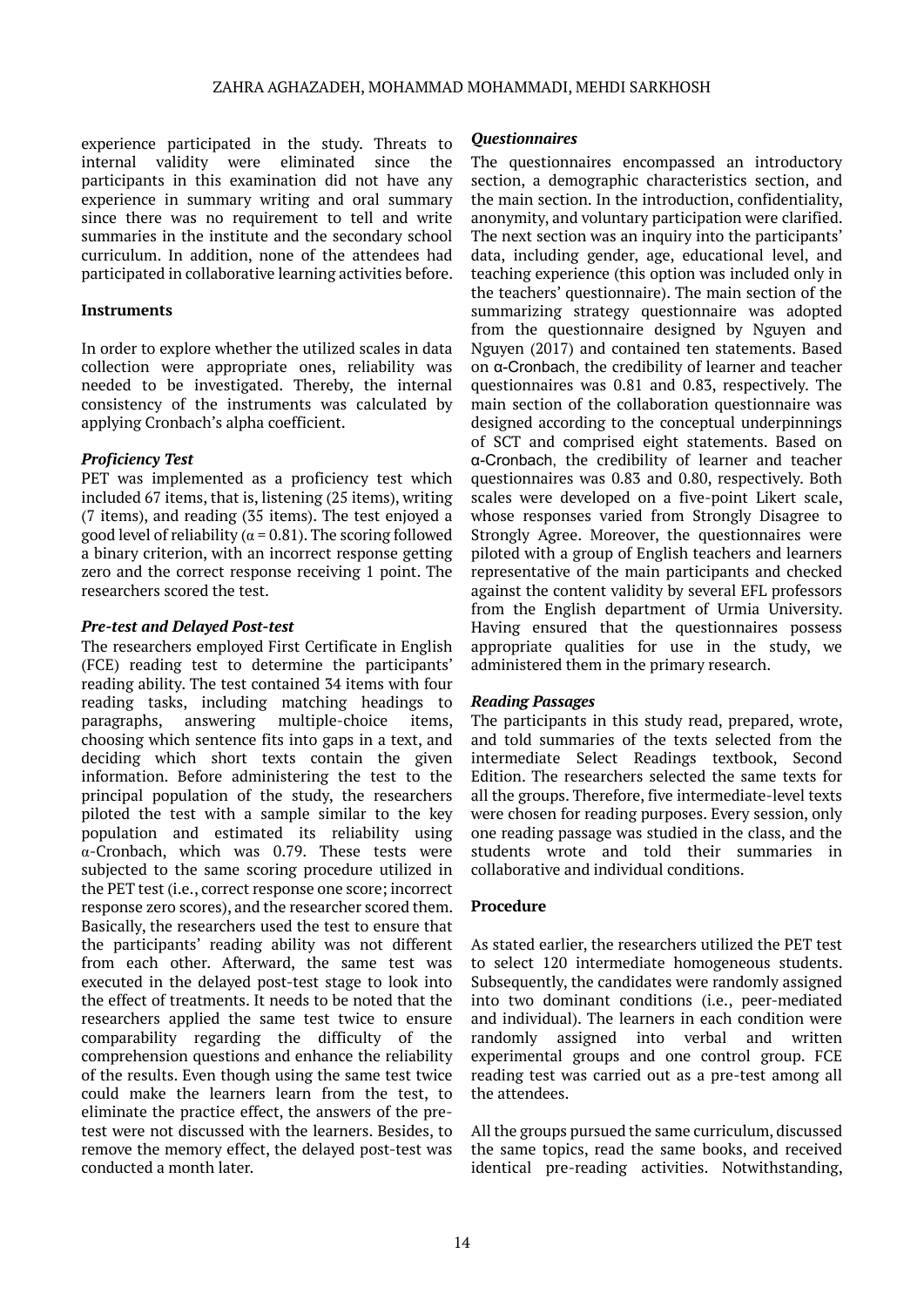during the treatment, participants in the experimental groups (both verbal and written) received training on summarizing strategies expounded by Brown and Day (1983). This instruction entails identifying the topic sentences and main ideas of the paragraphs and writing them in their own words, removing redundant and repeated information, eliminating unimportant details, recognizing supporting sentences and paraphrasing them, generalizing the statements, relating new ideas mentioned in the text with their schematic knowledge, making connections among ideas integrated into the reading text, changing the order of the ideas, and using proper linking words to produce coherent texts. The teachers defined one step in each session, showed examples of that strategy, and provided learners with sufficient time to prepare their summaries. The students in the first experimental group got engaged in written summarizing. In the post-reading phase, the teachers asked the students in the individual group to jot down the summaries of the passages individually in the class, and the collaborative group wrote the summaries in pairs in the class each session and handed them to the teachers. The attendees in the second experimental group got engaged in verbal summarizing, which was audio-recorded using a smartphone. On the one hand, students were requested to prepare a verbal summary individually in the individual group and collaboratively in the collaborative group. On the other hand, the control groups followed the procedures used in the other groups for pre-reading, reading, and postreading without any treatment. In other words, the control groups did not receive any particular instructions in summarizing strategies, and the teacher read and explained the passages sentence by sentence. The time of the instruction was equal among the groups. The treatment lasted six sessions (2 hours each session), and the delayed post-test was administered after a month. Finally, to perceive the teachers' and learners' points of view toward summarizing strategies and collaboration, the researchers asked the participants to fill out the questionnaires, except for the control groups.

#### **Data Analysis**

In order to test the hypotheses of the study, the researcher carried out some quantitative data analyses. The researcher used Statistical Package for Social Sciences (SPSS), version 20, to analyze the relevant quantitative data. The level of significance was set at 0.05. Preliminary analyses were conducted to ensure no violation of the assumptions of parametric tests, such as the normal distribution of the data. To satisfy this assumption, the most commonly used test of normality, KolmogorovSmirnov statistic, was performed in the current study.

Having met the assumptions of parametric tests, we carried out a series of one-way analysis of variance (ANOVA) tests in the pre-test to establish homogeneity across the participants in both groups (i.e., peer-mediated and individual), and also in the delayed post-test to discover the possible influences of various treatment patterns. Furthermore, post hoc comparisons using the Tukey HSD test were conducted in the delayed post-test stages to detect where the difference among the pairs existed. Correspondingly, an independent-samples t-test was run to analyze the variation between the collaborative and individual approaches in the delayed post-test. Finally, the researchers examined the items of the questionnaires in terms of their percentage to realize what the teachers' and learners' points of view toward summarizing strategy and collaboration were.

#### **Results**

The analyses of data are reported according to the research questions. First, the normality of the participants' scores using a One-Sample Kolmogorov-Smirnov test was calculated in pre-tests for individual and collaborative conditions. The results of the Kolmogorov-Smirnov test indicated that the samples were normally distributed in both individual (i.e., p=.55> .05) and collaborative conditions (i.e., p=.78> .05).

#### **Results for the First Research Question**

#### *Quantitative Data Analysis for Individual Condition at Pre-test*

Descriptive statistics demonstrates that the mean score and standard deviation of the reading pre-test in oral summarizing group are  $(M = 73.50, SD = 3.316)$ , in written summarizing group are  $(M = 72.25, SD =$ 3.126), and in control group are  $(M = 73.60, SD =$ 3.393) in individual condition. According to the mean scores, there was no notable difference among the three groups in the pre-test, and ANOVA was employed to verify the candidates' homogeneity at pre-test (see Table 1). As can be seen from Table 1, there were no notable variations  $(F = 1.05, p = .35$ >.05) among the three groups at pre-test.

#### *Quantitative Data Analysis for Individual Condition at Delayed Post-test*

Based on the results of the descriptive statistics, the mean score and standard deviation of the delayed reading post-test in oral summarizing group are  $(M = 85.42, SD = 8.662)$ , in written summarizing group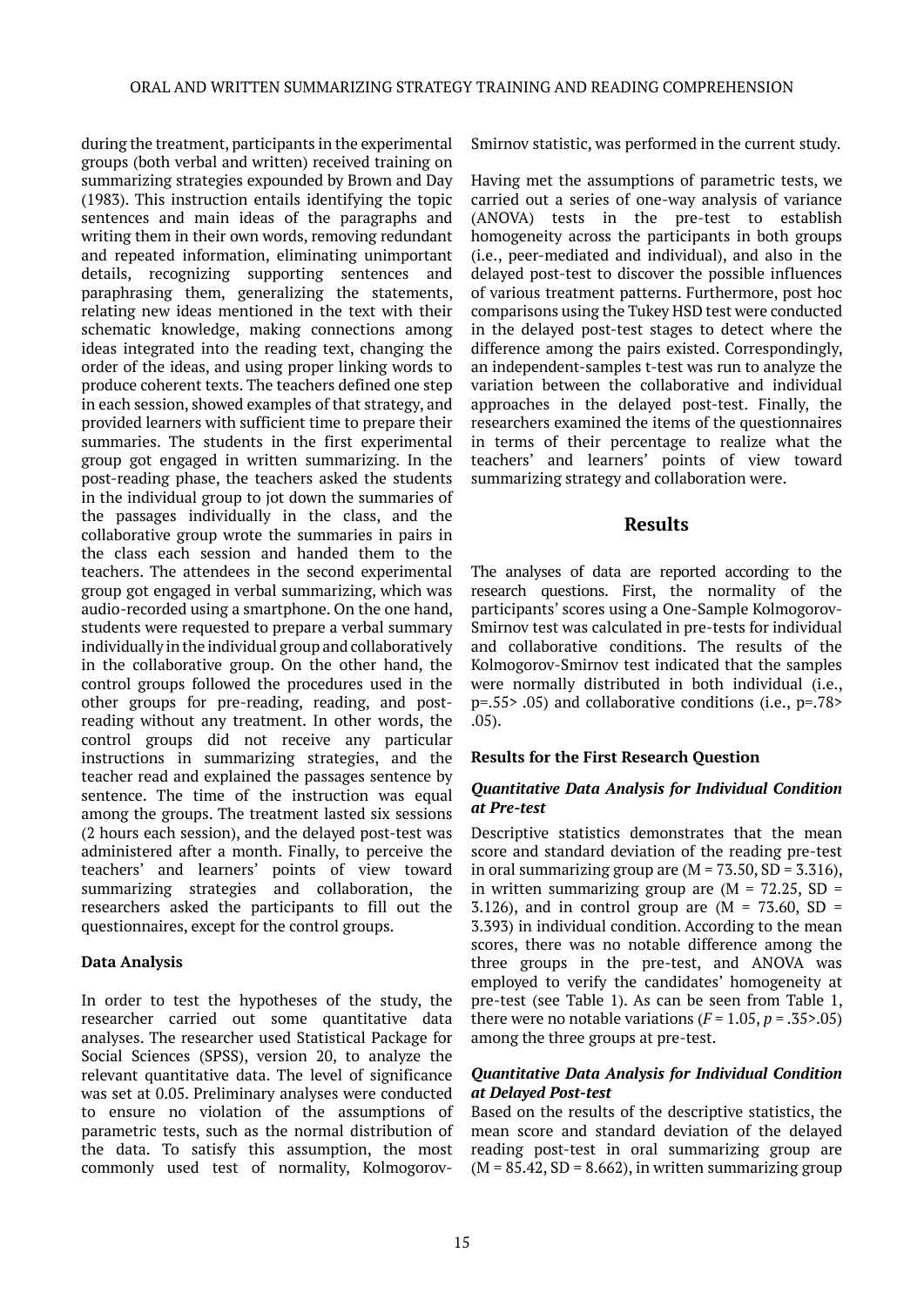are ( $M = 83.31$ ,  $SD = 10.190$ ), and in control group are  $(M = 62.67, SD = 16.351)$  in individual condition. The mean scores indicated differences among the groups in the individual condition in delayed post-test. Table 2 exhibits ANOVA outcomes indicating the differences among the learners in individual approaches in the delayed post-test.

The outcomes intimated statistically outstanding variations ( $F = 23.36$ ,  $p = 0.00 \le 0.05$ ) with a large effect size ( = .42  $>$  .13, = .40  $>$  .13) among three groups at the delayed post-test, that is, the verbal summary group surpassed the written summary and control groups. To denote the precise spots of variation among the groups, Tukey *post-hoc* was employed (see Table 3).

Tukey HSD test outcomes represented an increase in the students' reading comprehension from pre-test to delayed post-test in spoken and written summary groups. Nonetheless, in the verbal summary group, the increase was higher. **Results for the Second Research Question**

#### *Quantitative Data Analysis for Collaborative Condition in Pre-test*

As descriptive statistics indicate, the mean score and standard deviation of the reading pre-test are  $M =$ 71.55, SD = 3.425 in the oral summarizing group,  $M =$  71.45,  $SD = 3.590$  in the written summarizing group, and  $M = 72.75$ ,  $SD = 2.935$  in the control groups. In addition to descriptive statistics, a one-way ANOVA was used to explain the participants' homogeneity in the pre-test. The outcome is illustrated in Table 4.

As Table 4 depicts, no difference (*F* = .94, *p* = 0.39>0.05) was obtained for three groups at pre-test.

#### *Quantitative Data Analysis for Collaborative Condition in Delayed Post-test*

According to the descriptive statistics, the mean score and standard deviation of the delayed reading posttest are  $M = 85.42$ ,  $SD = 8.662$  in the oral summarizing group,  $M = 76.87$ ,  $SD = 10.155$  in the written summarizing group, and  $M = 44.16$ , SD = 11.905 in the control group. The mean scores demonstrated variations among the collaborative groups in delayed post-test. Table 5 specifies ANOVA outcomes manifesting the differences among the learners in the collaborative category in delayed post-test.

The outcomes ( $F = 65.99$ ,  $p = 0.00 \le 0.05$ ) with a large effect size  $( = .67 > .13, = .66 > .13)$  were in favour of the spoken summary group that performed better than the written summary and control groups. To display the precise spots of variation among the groups, Tukey *post-hoc* was deployed (see Table 6).

#### **Table 1**

|                | <b>Sum of Squares</b> | Df | <b>Mean Square</b> |       | Sig. |
|----------------|-----------------------|----|--------------------|-------|------|
| Between Groups | 22.633                |    | 11.317             | 1.051 | .356 |
| Within Groups  | 613.550               | 57 | 10.764             |       |      |
| Total          | 636.183               | 59 |                    |       |      |

*ANOVA Results of Homogeneity Measures of Learners in Individual Category (Pre-test)*

#### **Table 2**

*ANOVA Results for Learners in Individual Category (Delayed Post-test)*

|                | <b>Sum of Squares</b> | Df | Mean Square |        | Sig. |
|----------------|-----------------------|----|-------------|--------|------|
| Between Groups | 6951.346              |    | 3475.673    | 23.365 | .00. |
| Within Groups  | 9371.747              | 63 | 148.758     |        |      |
| Total          | 16323.093             | 65 |             |        |      |

#### **Table 3**

*Tukey HSD for Learners in Individual Category (Delayed Post-test)*

|                 |                 |                       |                   |      | 95% Confidence Interval |              |
|-----------------|-----------------|-----------------------|-------------------|------|-------------------------|--------------|
| $(I)$ Type      | $(D)$ Type      | Mean Difference (I-J) | <b>Std. Error</b> | Sig. | Lower                   | <b>Upper</b> |
| Spoken Summary  | Written Summary | $-20.64182"$          | 3.67742           | .000 | $-29.4688$              | $-11.8148$   |
|                 | No Summary      | $-22.74636"$          | 3.67742           | .000 | $-31.5734$              | $-13.9193$   |
| Written Summary | Spoken Summary  | 20.64182              | 3.67742           | .000 | 11.8148                 | 29.4688      |
|                 | No Summary      | $-2.10455$            | 3.67742           | .835 | $-10.9316$              | 6.7225       |
| No Summary      | Spoken Summary  | 22.74636              | 3.67742           | .000 | 13.9193                 | 31.5734      |
|                 | Written Summary | 2.10455               | 3.67742           | .835 | $-6.7225$               | 10.9316      |

*Note:* \* The mean difference is significant at the 0.05 level.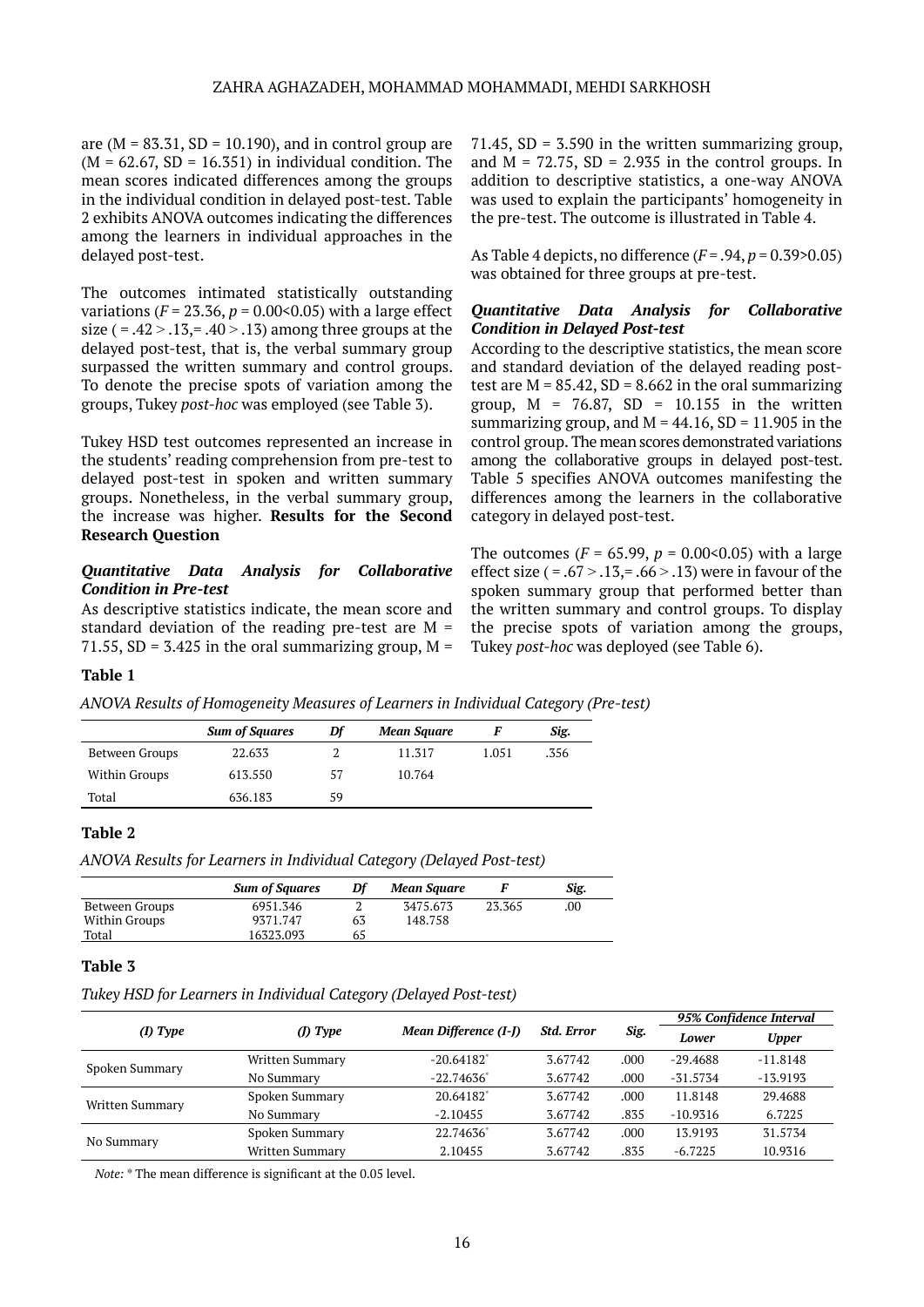Tukey HSD test outcomes manifested that there was an increase in the students' reading comprehension from pre-test to delayed post-test in verbal as well as written summary groups; yet in spoken summary group, the increase was higher.

#### **Results for the Third Research Question**

#### *Quantitative results of the difference between Individual and Collaborative Conditions in Delayed Post-test*

As descriptive statistics reveal, the mean score and standard deviation are  $M = 77.13$ , SD = 15.84 for the collaborative condition and  $M = 61.73$ , SD = 20.88 for the individual condition. Based on the mean scores, there was a significant difference between the two conditions; therefore, to ascertain the possible variation between the learners' scores in collaborative and individual categories at delayed post-test, the researchers used independent-samples t-test the outcomes of which are illustrated in Table 7.

There was a considerable variation in learners' scores for collaborative condition (*M*=77.13, *SD*=15.84) and individual condition [M=61.73, SD=20.88; t (78) =4.77,  $p=.00 \le .05$ ], with a large effect size ( = .22 > .13), i.e., the collaborative group outperformed the individual condition.

#### **Results for the Fourth Research Question**

Regarding their perspectives toward summarizing strategies, the students believed that they had problems in summarizing (60%). They stated that they adored summarizing texts (85%), though summarizing texts was far from easy (85%). Most of them disagreed that writing or telling a summary is a squandering of time (92%) and believed it is imperative to learn summary writing or telling strategy (95%). They concurred that it is better to teach summary telling or writing strategy explicitly (95%). They protested that writing or telling a long summary is better than writing or telling a summary (95%). Additionally, they disagreed that it is good to write or tell more in detail in summary (85%). In addition, they believed that the most cumbersome step in summary writing or telling is generating ideas (85%), and it is better to rehearse summary telling or to write more in class (100%). In sum, they had a positive attitude toward summarizing strategies.

Considering the teachers' attitudes toward summarizing strategies, the teachers were skeptical that students knew how to summarize a text very well (80%). They stated that students cherished summarizing texts (75%), and in their opinion, this task was not simple for the students (80%). They all objected that writing or telling a summary is a waste

#### **Table 4**

*ANOVA Results of Homogeneity Measures of Learners in Collaborative Category (Pre-test)*

|                | <b>Sum of Squares</b><br>Df |    | Mean<br><b>Square</b> | F    | Sig. |
|----------------|-----------------------------|----|-----------------------|------|------|
| Between Groups | 20.933                      |    | 10.467                | .945 | .395 |
| Within Groups  | 631.650                     | 57 | 11.082                |      |      |
| Total          | 652.583                     | 59 |                       |      |      |

#### **Table 5**

*ANOVA Results for Learners in Collaborative Category (Delayed Post-test)*

|                | <b>Sum of Squares</b> | Df | <b>Mean Square</b> |        | Sig. |
|----------------|-----------------------|----|--------------------|--------|------|
| Between Groups | 19643.986             |    | 9821.993           | 65.998 | .00  |
| Within Groups  | 9375.805              | 63 | 148.822            |        |      |
| Total          | 29019.792             | 65 |                    |        |      |

#### **Table 6**

*Tukey HSD for Learners in Collaborative Category (Delayed Post-test)*

|                 |                 | <b>Mean Difference</b>   | <b>Std. Error</b> |      | 95% Confidence Interval |              |
|-----------------|-----------------|--------------------------|-------------------|------|-------------------------|--------------|
| $(I)$ Type      | (D) Type        | (I-I)                    |                   | Sig. | Lower                   | <b>Upper</b> |
| Spoken Summary  | Written Summary | $-12.70773$ <sup>*</sup> | 3.67822           | .003 | $-21.5367$              | $-3.8788$    |
|                 | No Summary      | $-41.25727$              | 3.67822           | .000 | $-50.0862$              | $-32.4283$   |
| Written Summary | Spoken Summary  | 12.70773*                | 3.67822           | .003 | 3.8788                  | 21.5367      |
|                 | No Summary      | $-28.54955$ <sup>*</sup> | 3.67822           | .000 | -37.3785                | $-19.7206$   |
| No Summary      | Spoken Summary  | 41.25727*                | 3.67822           | .000 | 32.4283                 | 50.0862      |
|                 | Written Summary | 28.54955                 | 3.67822           | .000 | 19.7206                 | 37.3785      |

*Note:* \* The mean difference is significant at the 0.05 level.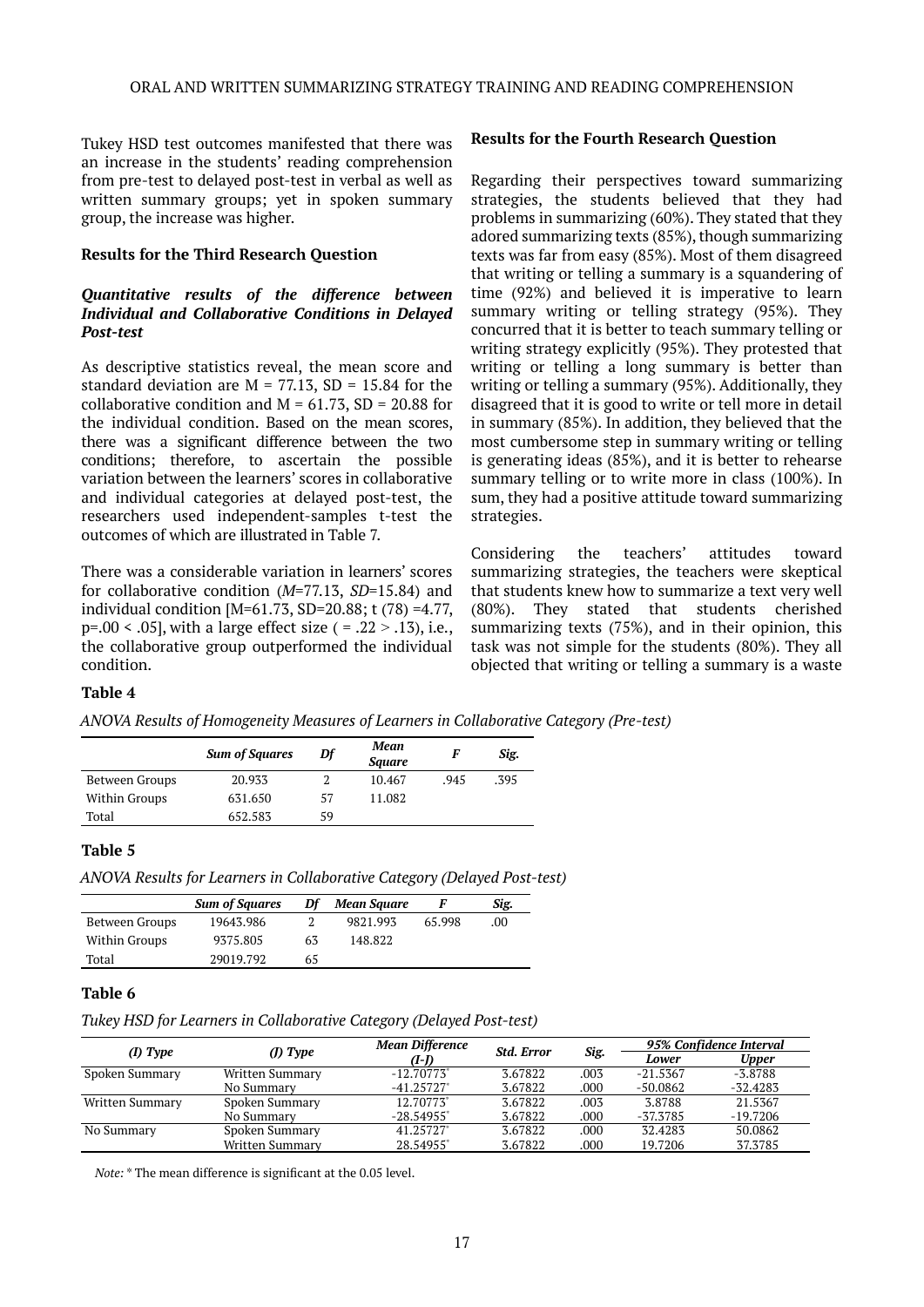| Thaependent-Samples 1-test for Collaborative versus Individual Approaches (Delayed Post-test) |                                                   |      |      |                              |                    |                   |                   |                                              |                   |
|-----------------------------------------------------------------------------------------------|---------------------------------------------------|------|------|------------------------------|--------------------|-------------------|-------------------|----------------------------------------------|-------------------|
|                                                                                               | Levene's Test for<br><b>Equality of Variances</b> |      |      | t-test for Equality of Means |                    |                   |                   |                                              |                   |
|                                                                                               |                                                   |      | Т    | Df                           | Sig.<br>(2-tailed) | Mean              | <b>Std. Error</b> | 95% Confidence Interval of<br>the Difference |                   |
|                                                                                               |                                                   | Sig. |      |                              |                    | <b>Difference</b> | <b>Difference</b> |                                              | <i>LowerUpper</i> |
| Equal variances assumed                                                                       | 7.92                                              | .00  | 4.77 | -78                          | .00                | 15.409            | 3.2267            | 9.02521.79                                   |                   |
| <b>Equal variances not assumed</b>                                                            |                                                   |      | 4.77 | 78                           | .00                | 15.409            | 3.2267            | 9.021                                        | 21.79             |

**Table 7**

*Independent-Samples T-test for Collaborative versus Individual Approaches (Delayed Post-test)*

of time for students (100%). Besides, it is crucial to teach summary writing or telling strategies in the class (100%). They conceded that it is prudent to explicitly teach summary writing or telling strategy (100%). However, they did not condone that writing or telling a long summary is better than writing or telling a shorter one (95%). Moreover, they believed that writing or telling more in detail in a summary is not a good idea (90%). Further, in their opinion, the most challenging step in summary writing or telling is generating ideas (95%), and learners had better practice summary telling or writing more in class (100%). To put it in a nutshell, most of the teachers had a positive conception toward summarizing strategies and their instruction in the classroom.

#### **Results for the Fifth Research Question**

Concerning learners' perceptions toward collaboration, the students preferred to work in tandem with friends because they could learn from each other (80%). They confirmed that they liked collaboration as they could help each other more (90%). Besides, collaboration was regarded to be far better because they interacted with each other and progressed more (93%). Most of them concurred that collaboration was beneficial because they could rectify each other (95%) and believed that they could learn more when they worked with a friend (75%). They agreed with the statement that they liked working with a friend as much as they could express their ideas freely (95%). They stated that collaboration was very utilitarian because it reduced stress and facilitated learning (98%). Further, they concurred that collaboration assisted them to share ideas and learn from each other (85%). To cut a long story short, they looked through rose-coloured spectacles at collaboration.

With respect to teachers' attitudes toward collaboration, the teachers believed that students preferred to work with a friend because they could learn from each other (95%). They affirmed students enjoyed collaboration because they could help each other more (97%) and they deemed collaboration was a lot better because learners interacted with each

other and improved more (95%). A vast majority of them agreed that collaboration was very beneficial because students could correct each other (90%) and believed that they could learn more when they worked with a friend (80%). They agreed that students cherished working with a friend as they could express their ideas freely (98%). They agreed that collaboration was highly favored since it lowered students' anxiety and facilitated learning (100%). Plus, they agreed that collaboration helped students share ideas and learn from each other (90%). In précis, the majority of the teachers had a positive attitude toward collaboration.

# **Discussion**

Borrowing insights from the Vygotskian social constructivist notion of learning, we attempted to scrutinize the possible long-term impact of spoken and written summarizing strategy training on developing EFL learners' reading skill in individual and peer-mediated groups. In this study, all the null hypotheses were rejected. The results revealed that verbal and written summarizing strategy training effectively ameliorated students' reading comprehension; nevertheless, the spoken summarizing group outperformed the other two groups (i.e., written and control) in the long run. In addition, collaborative groups excelled the individual ones over time. Both teachers and learners staunchly supported using collaboration and summarizing strategies in their classes. The results of the present investigation are in congruence with the previous explorations indicating remarkable effects of summary writing on students' reading skills (e.g., Huang, 2014; Khaki, 2014; Khoshsima & Tiyar, 2014; Marzec-Stawiarska, 2016; McDonough et al., 2014; Mokeddem & Houcine, 2016; Yousefvand, 2013; Zafarani & Kabgani, 2014). In line with the findings of the current study, Aghazadeh et al. (2019) found that summary training was a suitable and essential technique in enhancing students' reading ability. For this reason, teachers ought to integrate summarizing strategy into reading lessons because it can assist learners in improving their reading comprehension.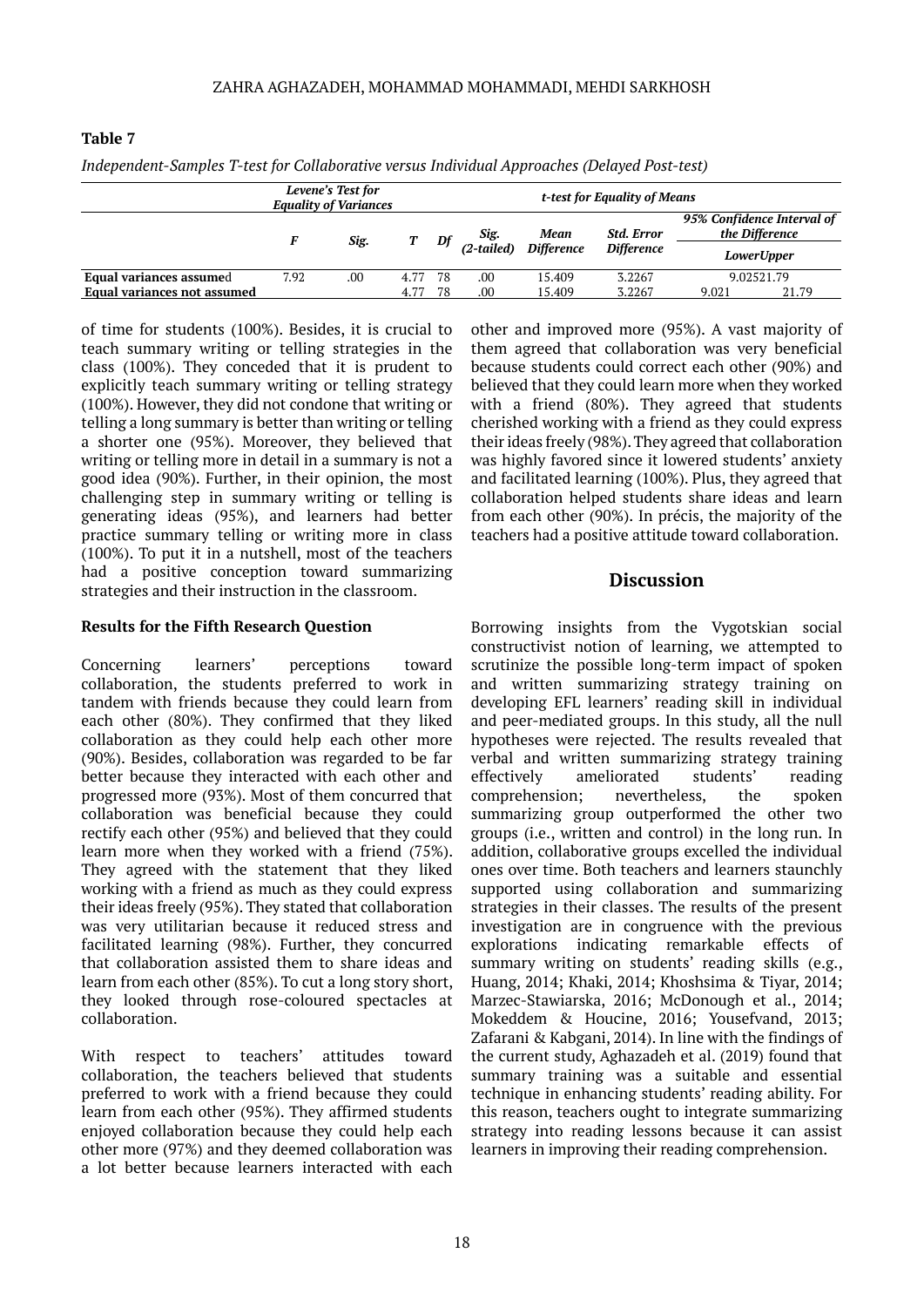Additionally, the results emanating from this research study intimated that applying collaboration in reading courses can bring about learners' higher performance in reading comprehension, which buttresses other researchers' studies on collaboration and reading comprehension (e.g., Aghazadeh et al., 2019; Duxbury & Tsai, 2010; Fan, 2010; Khan, 2008; Pan & Wu, 2013). In the same vein, Kuiken and Vedder's (2002) research disclosed the fact that the collaboration in which students built texts as a shared task provided them the opportunity to communicate meaningfully, generate outstanding and accurate texts, and involved them in mental processes that could be used in L2 acquisition.According to the results of this study, despite Gow and Kembers' belief (1990), the countries located in Asia can benefit from cooperative learning techniques. Consequently, their idea about the passivity of Asian learners is refuted, and instead, horizons of hope have been shown to the teachers and researchers interested in the field. Besides, the outcomes of the present query are in accordance with those of Abramczyk and Jurkowski (2020) and Nguyen and Nguyen (2017) in that participants' answers to the items of the questionnaires showed their positive attitudes toward collaboration and summarizing strategies.

Our study has several practical and conceptual implications for practitioners and educators and sheds light on augmenting the students' reading skills. From a theoretical perspective, the results can be considered a step forward to substantiating the existing theories. A theory that has implications for the use of collaboration is SCT, which emphasizes supportive interpersonal learning. In other words, the results provide evidence in favor of Vygotsky's (1978) notion of ZPD, which incorporates real and possible levels of growth. Individuals' current development is established by independent problem solving; whereas, they will need adults' guidance or cooperation with more competent peers to reach the possible level of development.

Consequently, individuals develop both linguistically and cognitively when they interact with their peers and adults who provide them with assistance or scaffolding. In language classrooms, the assistance or scaffolding occurs as the students engage in collaborative pair or group works (e.g., Nassaji & Tian, 2010; Swain, 2010). Furthermore, the outcomes substantiate the claim put forward by Ellis (2008), who maintains that learners may internalize their way of performing tasks when more competent individuals assist them in this process. It is assumed that social interaction promotes the learning process. Supporting the current results, Fahim and Haghani (2012) state

that if a person would like to be an efficient language speaker, his/her commitment cannot lead to the mastery of the language without others' assistance.

In this study, the learners in the collaborative groups experienced a more relaxing atmosphere and more communication opportunities in the class and actively created written and spoken texts. As a result, they developed their reading comprehension skill more efficiently. Along the same lines, Nudee (2010) also found that cooperative learning creates a less threatening environment, boosts the amount of learner participation, and decreases competitiveness and the teacher's dominance. From a pedagogical vintage point, enhancing learners' reading comprehension ought to be perceived as one of the chief objectives of EFL teachers through the application of collaborative tasks in the long run. Students who work with other learners yield linguistically more accurate passages and statements than individual learners (Dobao, 2012). Moreover, learners need sufficient guidance to move from being contingent upon the teacher to reading independently. To accomplish this purpose, teachers should instruct summarizing strategies to the students, albeit timeconsuming and cumbersome. In the same manner, teachers need to present the learners with ample and suitable chances to work on the target strategies collaboratively, and the aims and the virtues of group work should be enunciated clearly to the learners.

Since the provision of collaboration and summarizing strategy is a significant aspect of L2 reading, the current investigation can uncover the underlying perceptions that influence teachers' practices and assist in recognizing elements that can lead to the learners' reading comprehension more efficiently. The findings of the current research can be insightful for L2 educators in adapting collaboration and summarizing techniques to the needs of their students. Furthermore, insights gained from this study contribute to understanding learners' viewpoints toward collaboration and summarizing strategies since little learning will happen if there is a mismatch between the educators' and the learners' attitudes. We recommend instructors make their viewpoints more explicit to figure out their learners' perceptions and address the mismatches in their learners' perspectives.

The findings greatly benefit teachers who are unwilling to apply collaboration in their classes due to a lack of time and knowledge. In this way, as learners share and exchange knowledge, skills, and strategies, they can become more independent language learners. The findings can also inform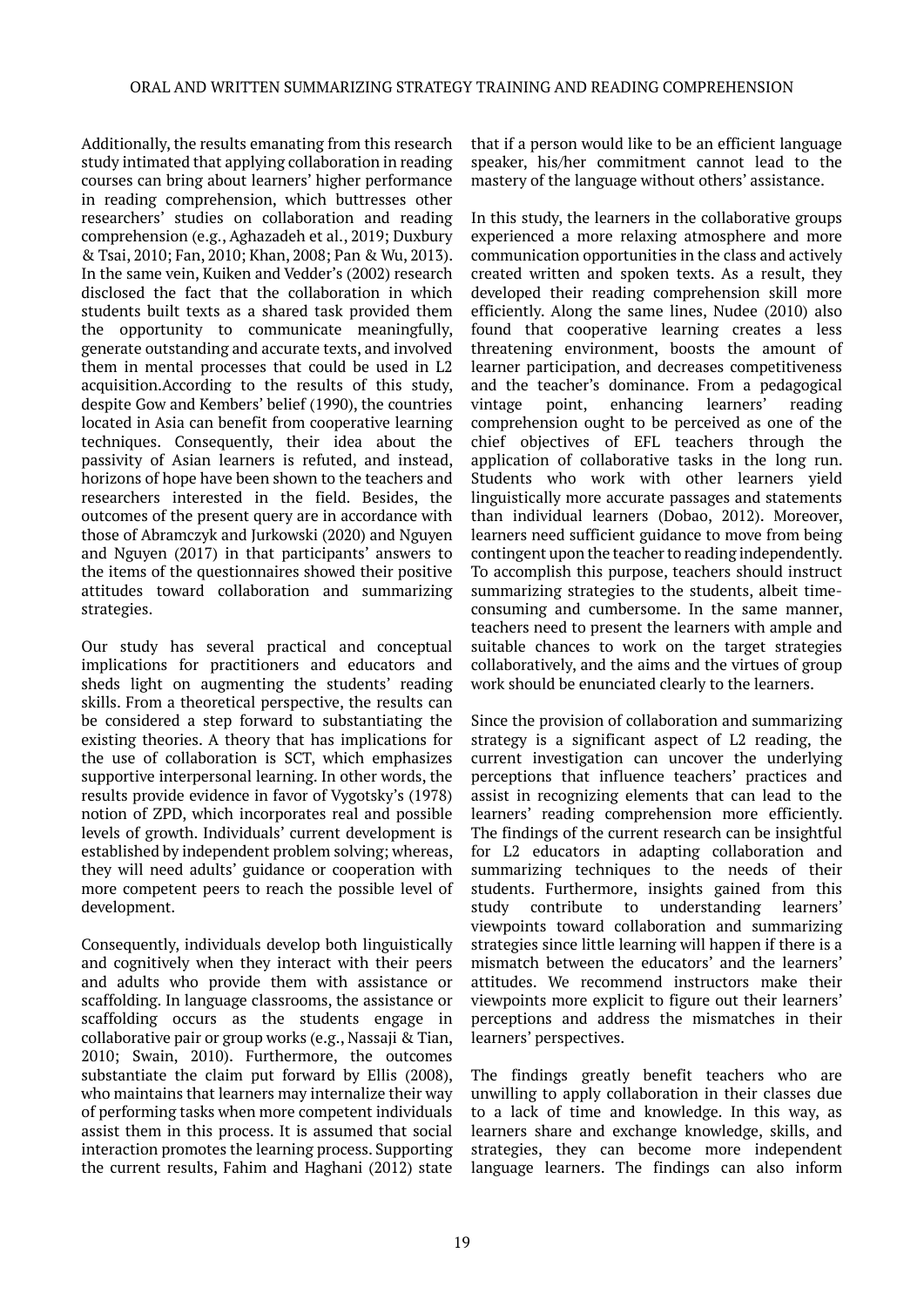learners of the importance of learner autonomy and independence. It is implied that collaboration fosters interdependence, and as a consequence getting cognizant of the advantages of peer-mediation, more proficient learners can assist less capable partners through scaffolding and encourage them to maximize their self-reliance and accountability to build expertise independently. Teachers should revisit their techniques and adhere more strongly to implementing collaborative learning techniques. Teacher trainers should keep in mind that collaborative learning in pre-service and in-service programs lets the instructors consider students' viewpoints, culminating in a more practical classroom. Summarizing strategies and cooperation may be beneficial to policymakers and syllabus designers who are extremely worried about ameliorating learners' reading comprehension. This means that textbook designers are the most significant figures who should consider using summarizing strategies and collaborative learning techniques. They can design curriculum sections that incorporate summary writing and summary telling strategies and suggest collaborative learning. In the same vein, material developers can design and prepare materials that foster learners' collaboration. For instance, they can deploy task-oriented activities as almost novel learning and teaching tactics to develop EFL students' reading comprehension skills.

# **Conclusion**

The overarching theme of the present study was to investigate the impact of spoken and written summary training on intermediate EFL students' long-term reading comprehension in individual and peermediated conditions. Moreover, teachers' and learners' perceptions toward summarizing strategies and collaboration were explored. The findings disclosed that verbal and written summarizing strategy training ameliorated students' reading comprehension. Nonetheless, the spoken summarizing group outperformed the other two groups (i.e., written and control), and the collaborative groups excelled the individual ones over time. Furthermore, both teachers and learners hold favorable views toward using summarizing strategies and collaboration in their classes. This study, akin to other research studies, is less than immaculate and has some drawbacks, and thus it is indispensable to interpret the findings of the study cautiously. As proficiency is a salient variable in language learning, it may affect the findings. Our results may likely be different in the case of other proficiency groups. Moreover, this study did not take into account gender in applying summarizing and collaboration

techniques. Eventually, it behooves future researchers to explore the role of gender in moderating the impact of cooperative learning on reading comprehension skills among EFL learners. In this research, the participants were selected from among language institute populations. Future researchers should examine the current topic with participants from other contexts, such as universities and high schools. Finally, future studies may look into the present issue by employing other data collection tools, including diaries, interviews, observations, think-aloud protocols, and other introspective and retrospective methods to yield more reliable findings.

# **Declaration of Competing Interest**

None declared.

# **References**

- Abramczyk, A., & Jurkowski, S. (2020). Cooperative learning as an evidence-based teaching strategy: What teachers know, believe, and how they use it. *Journal of Education for Teaching*, *46*(3), 296-308. <https://doi.org/10.1080/02607476.2020.1733402>
- Aghazadeh, Z., Mohammadi, M., & Sarkhosh, M. (2019). The effect of summary training on intermediate EFL learners' reading comprehension in individual and collaborative conditions. *Journal of Teaching Language Skills, 37*(4), 47-70. [https://](https://doi.org/10.22099/jtls.2019.33798.2695) [doi.org/10.22099/jtls.2019.33798.2695](https://doi.org/10.22099/jtls.2019.33798.2695)
- Anderson, N. J. (1991). Individual differences in strategy use in second language reading and testing. *Modern Language Journal, 75*(4), 460-472. [https://doi.org/10.2307/329495](https://psycnet.apa.org/doi/10.2307/329495)
- Bean, T. W., & Steenwyk, F. L. (1984). The effect of three forms of summarization instruction on sixth graders' summary writing and comprehension. *Journal of Literacy Research, 16*, 297-306. [https://](https://doi.org/10.1080%2F10862968409547523) [doi.org/10.1080/10862968409547523](https://doi.org/10.1080%2F10862968409547523)
- Brown, A. L., & Day, J. D. (1983). Macro rules for summarizing texts: The development of expertise. *Journal of Verbal Learning and Verbal Behaviour, 22*(1)*,* 1-14. [https://doi.org/10.1016/S0022-](https://doi.org/10.1016/S0022-5371(83)80002-4) [5371\(83\)80002-4](https://doi.org/10.1016/S0022-5371(83)80002-4)
- Chamot, A. U., & Harris, V. (2019). *Learning strategy instruction in the language classroom: Issues and implementation.* Multilingual Matters.
- Cheng, Y.-S., & Su, S.-W. (2012). A genre-based approach to teaching EFL summary writing. *ELT Journal, 66*(2), 184-192. [https://doi.org/10.1093/](https://doi.org/10.1093/elt/ccr061) [elt/ccr061](https://doi.org/10.1093/elt/ccr061)
- Dobao, A. F. (2012). Collaborative writing tasks in the L2 classroom: Comparing group, pair, and individual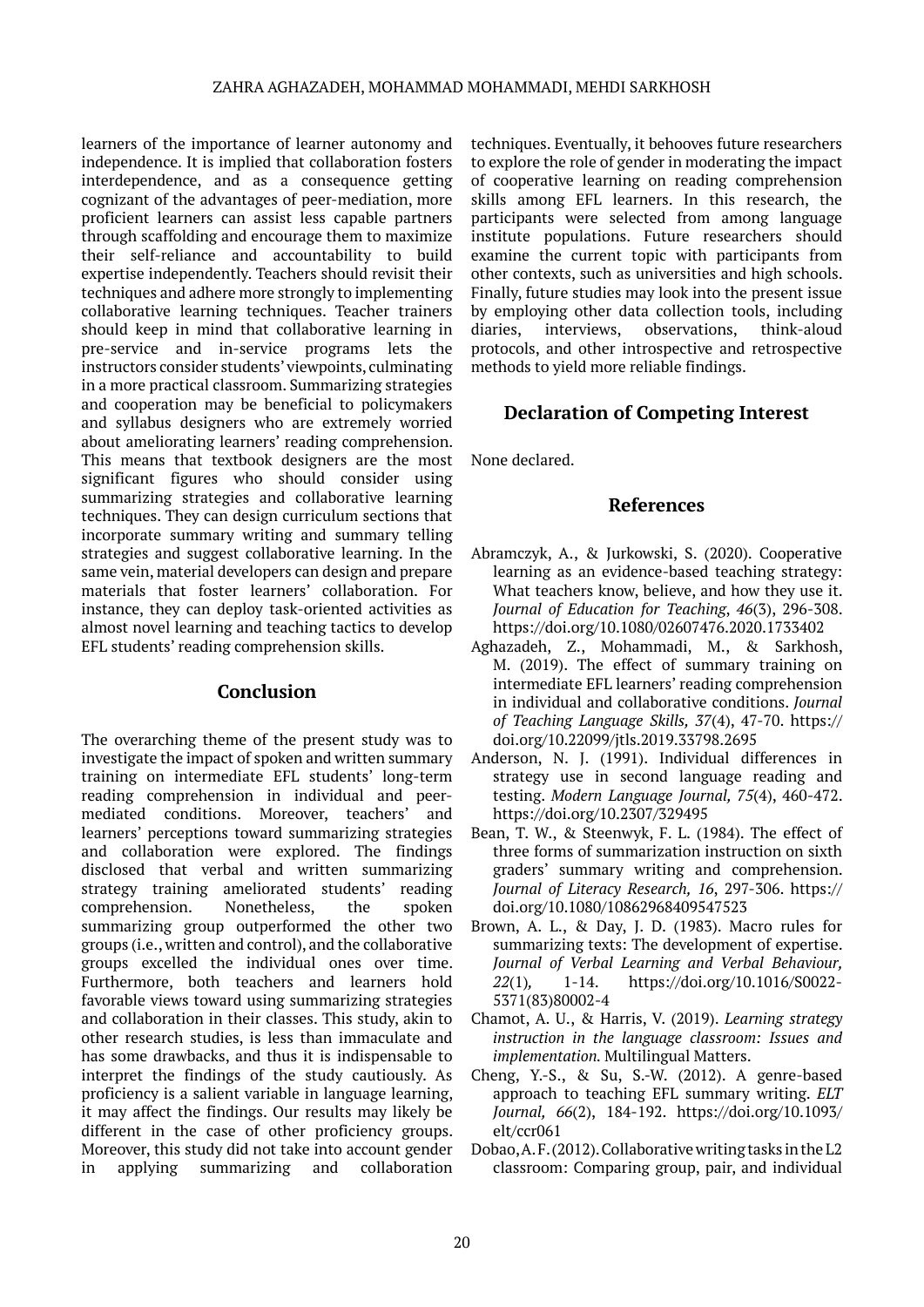work. *Journal of Second Language Writing, 21*(1), 40- 58.<https://doi.org/10.1016/j.jslw.2011.12.002>

- Duxbury, J. G., & Tsai, L. L. (2010). The effects of cooperative learning on foreign language anxiety: A comparative study of Taiwanese and American universities. *International Journal of Instruction, 3*(1)*,* 3-18.
- Ellis, R. (2008). *The study of second language acquisition*  (2nd ed.)*.* Oxford University Press.
- Fahim, M., & Haghani, M. (2012). Socio-cultural perspectives on foreign language learning. *Journal of Language Teaching and Research, 3*(4), 693-699. <https://doi.org/10.4304/jltr.3.4.693-699>
- Fan, Y. C. (2010). The effect of comprehension strategy instruction on EFL learners' reading comprehension. *Asian Social Science*, *6*(8), 19-29. <https://doi.org/10.5539/ass.v6n8p19>
- Gorsuch, G., & Taguchi, E. (2010). Developing reading fluency and comprehension using repeated reading: Evidence from longitudinal student reports. *Language Teaching Research, 14*(1), 27-59. <https://doi.org/10.1177/1362168809346494>
- Gow, L., & Kember, D. (1990). Does higher education promote independent learning? *Higher Education, 19*(3), 307-322. [https://doi.org/10.1007/](https://doi.org/10.1007/BF00133895) [BF00133895](https://doi.org/10.1007/BF00133895)
- Huang, W. C. (2014). The effects of multimedia annotation and summary writing on Taiwanese EFL students' reading comprehension. *The Reading Matrix, 14*(1), 136-153.
- Jacobs, G. M., & Renandya, W. A. (2019). *Cooperative learning in language education*. TEFLIN Publication Division.
- Johns, A. M., & Mayes, P. (1990). An analysis of summary protocols of university students. *Applied Linguistics, 11*(3), 253-271. [https://doi.org/10.1093/](https://doi.org/10.1093/applin/11.3.253) [applin/11.3.253](https://doi.org/10.1093/applin/11.3.253)
- Karbalaei, A. (2011). Assessing reading strategy training based on CALLA model in EFL and ESL context. *Íkala, Revista de Lenguaje y Cultura, 16*(27), 167-187.
- Khaki, N. (2014). Improving reading comprehension in a foreign language: Strategic reader. *The Reading Matrix, 14*(2), 186-200.
- Khan, S. A. (2008). *An experimental study to evaluate the effectiveness of cooperative learning versus traditional learning method* [Unpublished doctoral dissertation]. International Islamic University Islamabad. [http://prr.hec.gov.pk/jspui/](http://prr.hec.gov.pk/jspui/handle/123456789/414) [handle/123456789//414](http://prr.hec.gov.pk/jspui/handle/123456789/414)
- Khoshsima, H., & Tiyar, F. R. (2014). The effect of summarizing strategy on reading comprehension of Iranian intermediate EFL learners. *International Journal of Language and Linguistics, 2*(3), 134-139. <https://doi.org/10.11648/j.ijll.20140203.11>

Kuiken, F., & Vedder, I. (2002). Collaborative writing

in L2: The effect of group interaction on text quality. In S. Ransdell, & M. -L. Barbier (Eds.), *New directions for research in L2 writing* (pp. 169-188). Kluwer Academic Publishers.

- Lantolf, J. P., & Thorne, S. L. (2007). Sociocultural theory and second language learning. In B. VanPatten, & J. Williams (Eds.), *Theories in second language acquisition: An introduction (pp. 197-221).* Lawrence Erlbaum.
- Marzec-Stawiarska, M. (2016). The influence of summary writing on the development of reading skills in a foreign language. *System, 59,* 90-99. <https://doi.org/10.1016/j.system.2016.04.006>
- McDonough, K., Crawford, W. J., & De Vleeschauwer, J. (2014). Summary writing in a Thai EFL university context. *Journal of Second Language Writing, 24,* 20- 32.<https://doi.org/10.1016/j.jslw.2014.03.001>
- Mehrpour, S., & Rahimi, M. (2010). The impact of general and specific vocabulary knowledge on reading and listening comprehension: A case of Iranian EFL Learners. *System, 38*(2), 292-300. <https://doi.org/10.1016/j.system.2010.01.004>
- Memari Hanjani, A., & Li, L. (2017). Cooperative learning pedagogy: A response to an urgent need in the Iranian EFL reading comprehension context. *Journal of Teaching Language Skills, 36*(3), 33-58. <https://doi.org/10.22099/jtls.2017.27008.2370>
- Milla, R., & Gutierrez-Mangado, M. J. (2019). Language learning strategy reported choice by bilingual children in CLIL: The effect of age, proficiency and gender in L3 learners of English. *System*, *87*, 102165. <https://doi.org/10.1016/j.system.2019.102165>
- Mokeddem, S., & Houcine, S. (2016). Exploring the relationship between summary writing ability and reading comprehension: Toward an EFL writingto-read instruction. *Mediterranean Journal of Social Sciences, 7*(2 S1), 197-205. [https://doi.org/10.5901/](https://doi.org/10.5901/mjss.2016.v7n2s1p197) [mjss.2016.v7n2s1p197](https://doi.org/10.5901/mjss.2016.v7n2s1p197)
- Nassaji, H., & Tian, J. (2010). Collaborative and individual output tasks and their effects on learning English phrasal verbs. *Language Teaching Research, 14*(4), 397-419. [https://doi.](https://doi.org/10.1177/1362168810375364) [org/10.1177/1362168810375364](https://doi.org/10.1177/1362168810375364)
- Nguyen, B. H., & Nguyen, T. K. N. (2017). Summarizing strategy: Potential tool to promote English as a foreign language (EFL) students' reading comprehension in a vocational school, Vietnam. *European Journal of Education Studies*, *3*(8), 51-72. <https://doi.org/10.5281/zenodo.834902>
- Nudee, N. (2010). *Effects of cooperative learning on writing ability of Thai secondary school students*  [Unpublished master's thesis]. Prince of Songkla University. [https://kb.psu.ac.th/psukb/](https://kb.psu.ac.th/psukb/handle/2010/8874) [handle/2010/8874](https://kb.psu.ac.th/psukb/handle/2010/8874)
- Nuttall, C. (1996). *Teaching reading skills in a foreign language.* Heinemann.